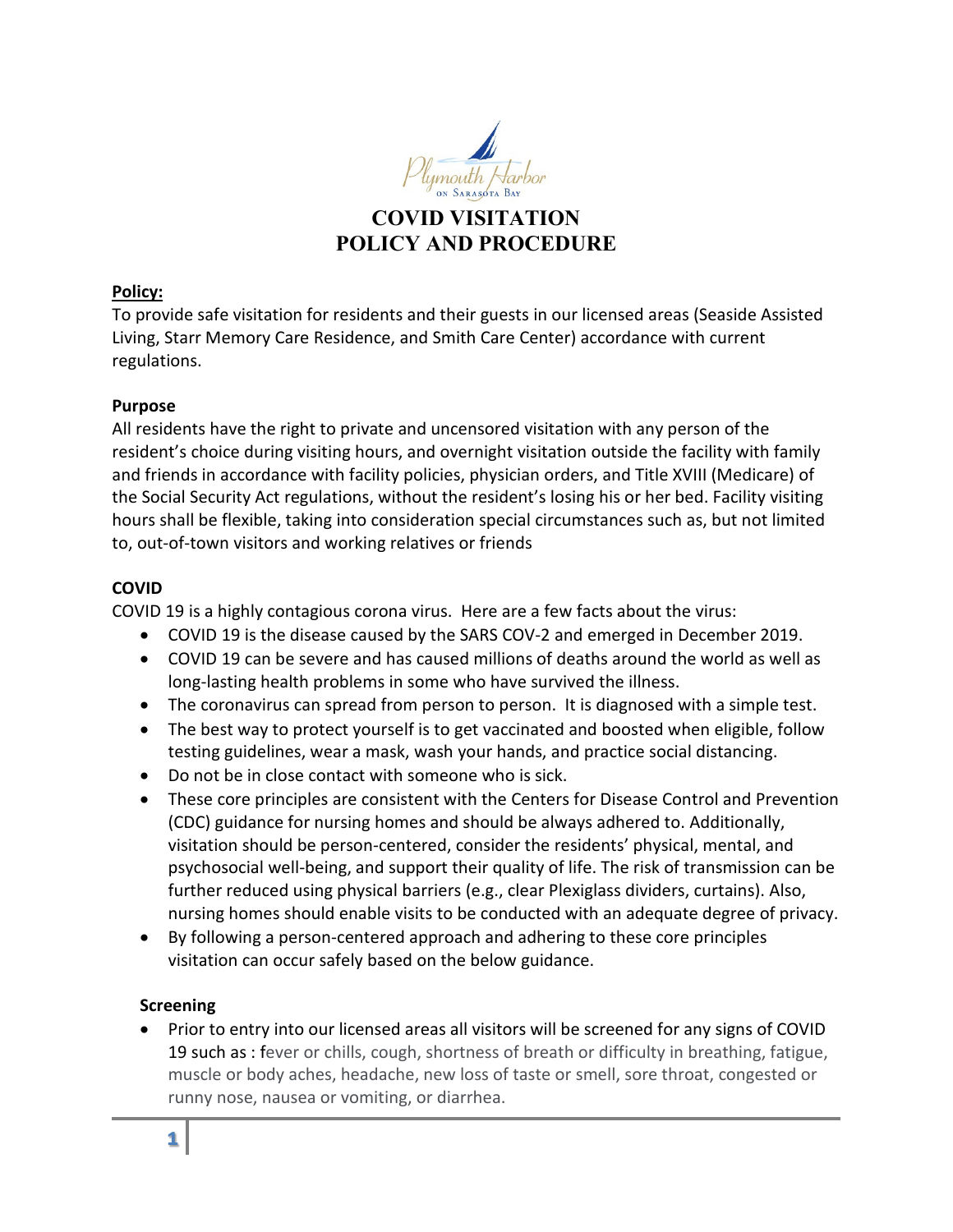- Visitors will be asked if they have been with anyone who has tested positive in the last two weeks.
- Visitors will be asked if you have tested positive in the last two weeks.
- If any of the above is noted a visitor can be prohibited from entry.

## **Personal Protective Equipment (PPE)**

• The use of Personal Protective Equipment (PPE) may be necessary to don prior to your entrance into our licensed areas. The use of gowns, gloves, masks and face shields may vary depending on the Risk of Transmission in our county. The Risk of Transmission can be found on the CDC Tracker website. Plymouth Harbor requires any individual who is entering the facility and who will have physical contact with any resident to wear PPE pursuant to the most recent CDC guidelines. Persons without physical contact with any resident must wear a face mask.

## **Compassionate Care Giver**

• A resident, client, or patient may designate a visitor who is a family member, friend guardian, or other individual as an essential caregiver upon admission. Plymouth Harbor will allow in-person visitation by the essential caregiver for at least 2 hours daily in addition to any other visitation authorized by Plymouth Harbor. This section does not require an essential caregiver to provide necessary care to a resident, client, or patient of a provider, and Plymouth Harbor will not require an essential caregiver to provide such care.

#### **Outdoor Visitation**

• General visitation for outdoor visits is strongly encouraged.

## **Indoor Visitation**

- Visitation can be conducted through different means based on Plymouth Harbor's structure and residents' needs, such as in resident rooms, dedicated visitation spaces.
- The visitation policies and procedures required by this section must allow in-person visitation in all circumstances unless the resident objects.
- Visits shall be scheduled with consideration of ability of staffing to ensure adequate safe screening and monitoring of face mask and PPE usage and social distancing.
- Staff will monitor visitor adherence to appropriate use of surgical masks, PPE, and social distancing.
- If Sarasota County's COVID-19 community Level of Transmission rate is Substantial or High, then all residents and visitors, regardless of vaccination status, should always wear face coverings or masks and physically distance.
- When Sarasota County is in Low or Moderate transmission, the safest practice is for residents and visitors to wear face coverings or masks and physically distance, particularly if either of them is at increased risk for or are not up-to-date with all recommended COVID-19 vaccine doses.